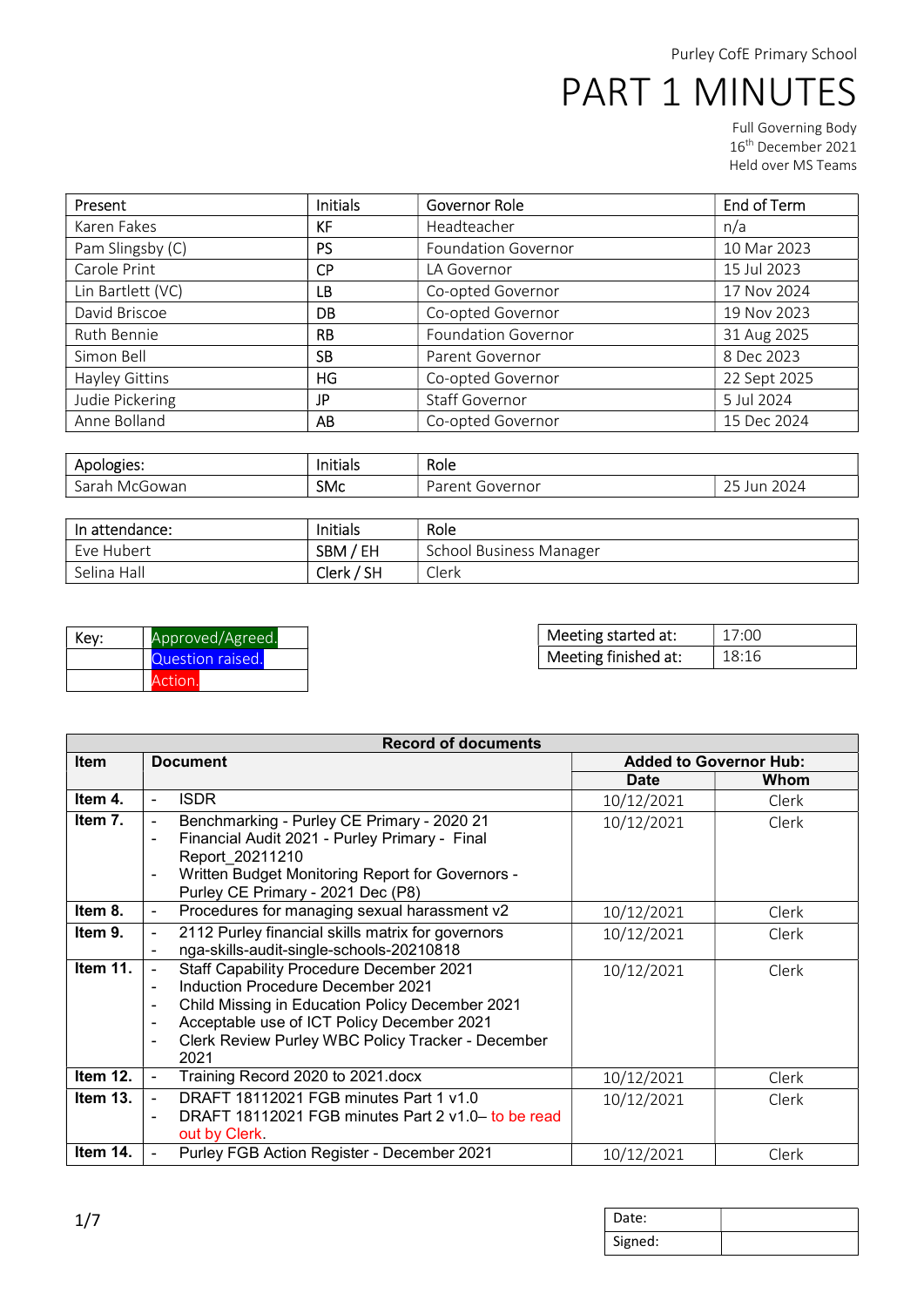| Action                                                                                                                                                                       |
|------------------------------------------------------------------------------------------------------------------------------------------------------------------------------|
|                                                                                                                                                                              |
| Governors present at the meeting are listed on page 1 of these minutes.<br>Noted                                                                                             |
| SMc did not attend the meeting; the reason for non-attendance is unknown.<br><b>Noted</b>                                                                                    |
| Although the Governors accepted the absence, the Chair will discuss attendance                                                                                               |
|                                                                                                                                                                              |
| The meeting was quorate as the quorum for any governing board meeting and to<br>Noted                                                                                        |
| vote must be one half (rounded up to a whole number) of the complete                                                                                                         |
| membership of the governing board (excluding vacancies) and no more than a                                                                                                   |
|                                                                                                                                                                              |
|                                                                                                                                                                              |
| One half of the complete membership is: 6 (rounded up). Number of members at                                                                                                 |
| Noted                                                                                                                                                                        |
|                                                                                                                                                                              |
|                                                                                                                                                                              |
| No additional declarations of interest were declared by the Governors and all<br>Noted                                                                                       |
| Governors declared that they were in an environment which is a secure and which                                                                                              |
| Noted                                                                                                                                                                        |
|                                                                                                                                                                              |
|                                                                                                                                                                              |
| Noted                                                                                                                                                                        |
|                                                                                                                                                                              |
|                                                                                                                                                                              |
| AB's Co-Opted Governor position expired on the 3rd December 2021.<br><b>Noted</b>                                                                                            |
| AB was willing to stand for another term as Co-Opted Governor. AB is an<br>Noted                                                                                             |
| extremely valuable member of the Governing Board and therefore the Governors                                                                                                 |
|                                                                                                                                                                              |
| Approved                                                                                                                                                                     |
| Noted<br>AB's term commenced on 16 <sup>th</sup> Dec 2021 and will expire on the 15 <sup>th</sup> Dec 2024.                                                                  |
| Action                                                                                                                                                                       |
|                                                                                                                                                                              |
|                                                                                                                                                                              |
| Since September, we have had 10 children with a positive Covid result and 2<br>Noted                                                                                         |
|                                                                                                                                                                              |
| Noted                                                                                                                                                                        |
| In the last week we have had a sickness bug in the school. It is now subsiding.<br>Noted<br>End of term activities have included the Christmas dinner, Christmas jumper day, |
| FS and KS1 nativity production (which was filmed around the school), Purley<br><b>Noted</b>                                                                                  |
|                                                                                                                                                                              |
| Paragon Playtime and a Christmas party/ disco led by FOPS (in bubbles) and Carol                                                                                             |
| Pupil progress meetings were held on Dec 14th and data will be shared with the                                                                                               |
| Noted                                                                                                                                                                        |
|                                                                                                                                                                              |
| SMc led a mobile phone safety session with KS2 children on Dec $2^{nd}$ . This was<br>Noted                                                                                  |
| followed by an evening session online for parents. The update from the parents<br>Noted                                                                                      |
|                                                                                                                                                                              |
|                                                                                                                                                                              |

| Date:   |  |
|---------|--|
| Signed: |  |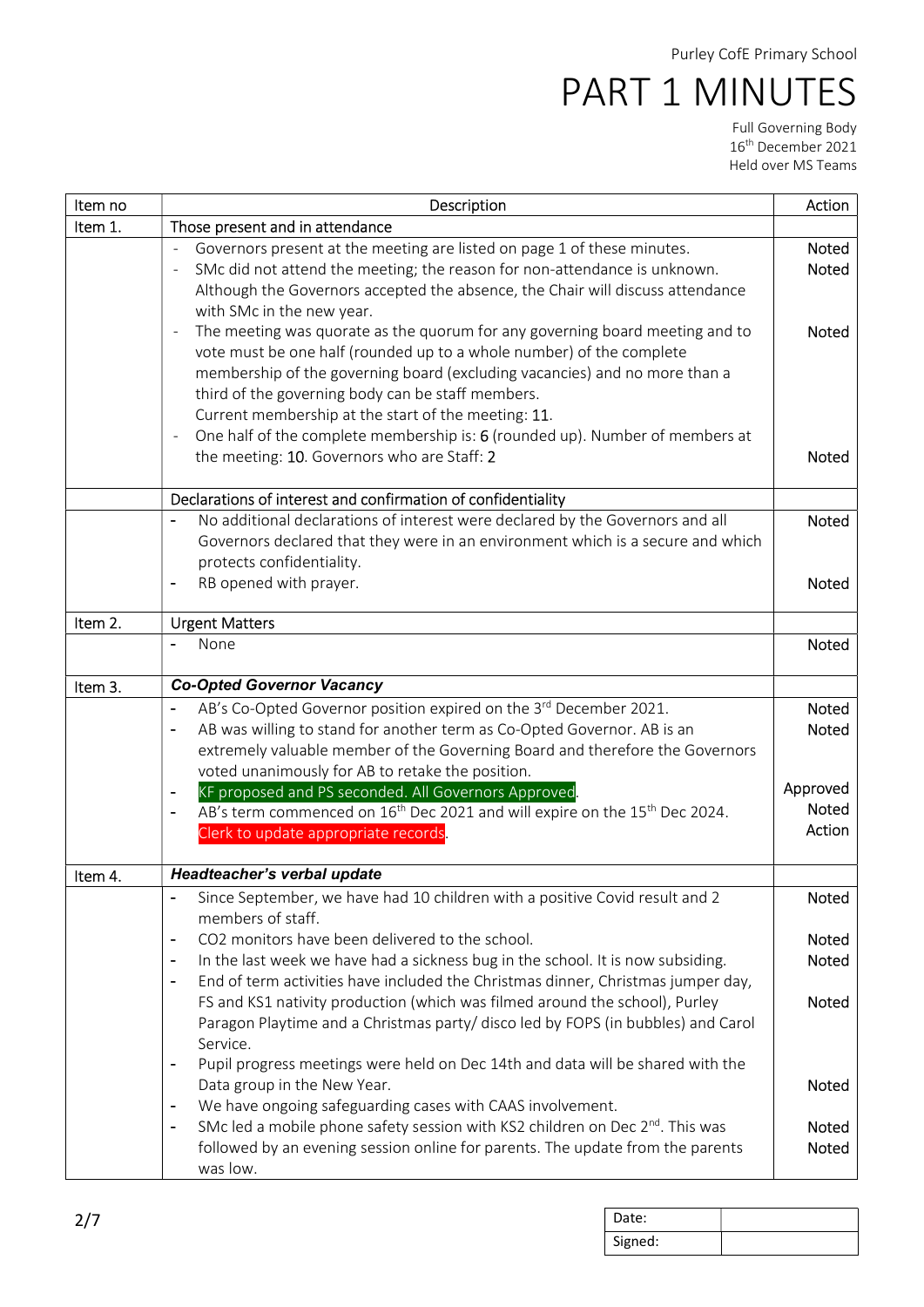|         | PS and I have met with Aidan Jones, the new curate from St Mary's. If Covid                           |              |
|---------|-------------------------------------------------------------------------------------------------------|--------------|
|         | allows, he will be leading worship at the school once a month. We have also put                       | Noted        |
|         | Easter, Harvest and Christmas 2022 dates into the calendar in the hope that we                        |              |
|         |                                                                                                       |              |
|         | will be able to use the church.                                                                       |              |
|         | Nine of the children in Year 6 took the opportunity to take part in Bikeability and<br>$\blacksquare$ |              |
|         | all passed the basic bike riding skills test.                                                         | Noted        |
|         | Congratulations to PS who completed her nga Leading Governance training.<br>$\overline{\phantom{a}}$  |              |
|         |                                                                                                       |              |
|         | KF thanked the Governors for their continued support.<br>$\blacksquare$                               | Noted        |
|         |                                                                                                       |              |
|         | Q: Can the Governors/Headteacher write to the parents/carers to emphasise the                         | Noted        |
|         | importance of the mobile phone safety especially due to the low uptake at the evening                 |              |
|         | session?                                                                                              | Question     |
|         |                                                                                                       |              |
|         | A: The information was in the newsletter. It is disappointing that not more                           |              |
|         | parents/carers wanted to attend. Sixteen parents had registered and six                               |              |
|         | turned up; this is out of seventyseven families.                                                      |              |
|         |                                                                                                       |              |
|         | Q: Is there an information booklet to help parents/carers understand the dangers?                     |              |
|         |                                                                                                       |              |
|         | A: e-Safety and mobile phone safety literature has already been circulated.                           |              |
|         | We could include the resources on the website. SMc is going to share a cut                            | Question     |
|         | down version of the presentation.                                                                     |              |
|         |                                                                                                       |              |
|         | Information has been well sign posted. We will continue to educate the children                       |              |
|         | $\blacksquare$                                                                                        |              |
|         | on this topic and stress the message that there is always a way out of something                      |              |
|         | goes wrong.                                                                                           |              |
|         |                                                                                                       | Noted        |
|         | <b>ISDR</b>                                                                                           |              |
|         | The information in the ISDR is historical and based on the children from 2019 and                     | <b>Noted</b> |
|         |                                                                                                       |              |
|         | therefore not very useful.                                                                            |              |
|         | SAT results are the most important piece of information but the pandemic has<br>$\blacksquare$        | Noted        |
|         | meant SATs did not take place for the last 2years.                                                    |              |
|         |                                                                                                       |              |
|         | Q: Is the SLT happy with the live data?                                                               | Question     |
|         |                                                                                                       |              |
|         | A: The SLT met last week and went through this; live data is back on track. The                       |              |
|         | data is improving and ties up with everything we have seen in the data group.                         |              |
|         |                                                                                                       |              |
| Item 5. | <b>Ofsted Reflection</b>                                                                              |              |
|         |                                                                                                       |              |
|         | No draft of the Ofsted Report has been received. KF has made contact and been                         | <b>Noted</b> |
|         | told the provisional is still being drafted. It is 18WDS for the provisional report and               | Noted        |
|         | 5WDs for factual and accuracies. Nothing will happen over the Christmas period.                       |              |
|         | KF will be presenting her experiences with Ofsted to other Heads Jan/Feb 2022.<br>٠                   |              |
|         |                                                                                                       |              |
|         |                                                                                                       |              |

| Date:   |  |
|---------|--|
| Signed: |  |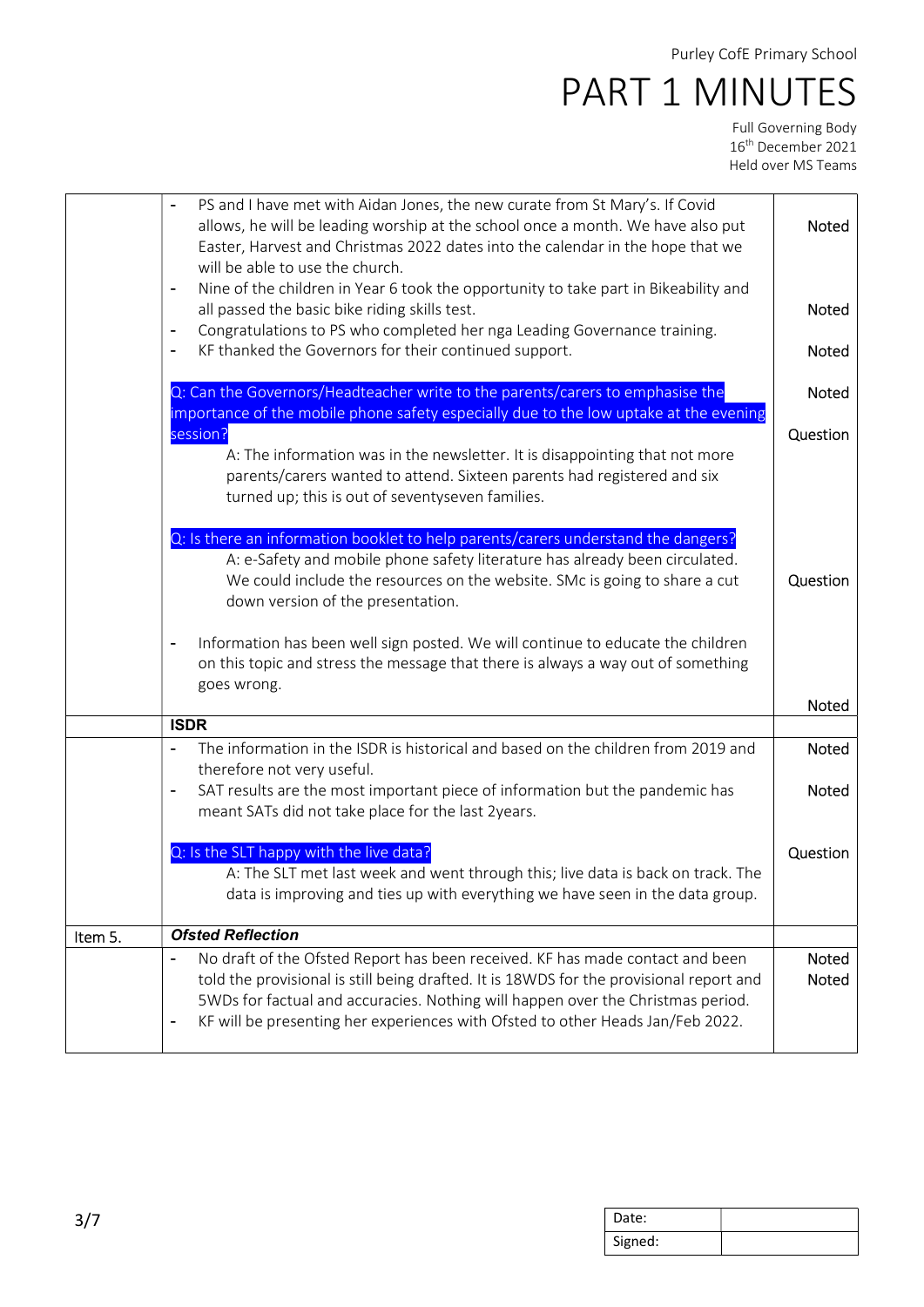| Item 6. | <b>SIAMS Reflection</b>                                                                                                                                                                         |              |
|---------|-------------------------------------------------------------------------------------------------------------------------------------------------------------------------------------------------|--------------|
|         | PS was overwhelmed with the excitement from the children at collective worship                                                                                                                  | Noted        |
|         | and especially with how much they wanted to contribute to the music and song                                                                                                                    |              |
|         | choices. The children were really showing how they lived the Purley vision.                                                                                                                     |              |
|         | All the items we have done for Christmas highlight how the children are living the<br>$\blacksquare$                                                                                            |              |
|         | values every day.                                                                                                                                                                               | Noted        |
|         | It has also become apparent that the children prefer keeping to the collective<br>$\blacksquare$                                                                                                |              |
|         | worship timetable and not too deviate; this ensures a sense of calmness.                                                                                                                        | Noted        |
| Item 7. | <b>Finance Update</b>                                                                                                                                                                           |              |
|         | P7/8 update                                                                                                                                                                                     |              |
|         | Main School Budget (Fund 01)                                                                                                                                                                    | Noted        |
|         | The YTD accounts are tracking under budget.<br>$\blacksquare$                                                                                                                                   | Noted        |
|         | Main impact for P8 is the adjustment made to MSB to transfer appropriate costs<br>$\blacksquare$                                                                                                |              |
|         | to the PE and Sports Fund (see Section 4)                                                                                                                                                       |              |
|         | As previously reported, there is a significant contribution from MSB to cover the<br>$\overline{\phantom{a}}$<br>forecast deficit in the Out of Hours Fund although in P8 this contribution has | Noted        |
|         | reduced due to a more favourable forecast position for Fund 99.                                                                                                                                 |              |
|         | The forecast carry forward at year end is currently 10% of the in-year funding.<br>$\blacksquare$                                                                                               |              |
|         | Whilst this excessive by recommended standards, the school has been made                                                                                                                        |              |
|         | aware that it is liable for a potential legal cost. At this stage the extent of this cost                                                                                                       | <b>Noted</b> |
|         | is unknown and the school therefore the school believes it prudent and justified to                                                                                                             |              |
|         | move ahead with this expected carry forward.                                                                                                                                                    |              |
|         |                                                                                                                                                                                                 |              |
|         | Pupil Premium Fund (Fund 08)                                                                                                                                                                    |              |
|         | Work to be done in January 2022 to review spend from the PPG Fund. Update will                                                                                                                  | <b>Noted</b> |
|         | be provided in P9.                                                                                                                                                                              |              |
|         |                                                                                                                                                                                                 |              |
|         | PE and Sports Fund (Fund 13)                                                                                                                                                                    |              |
|         | In November we were informed by West Berkshire Council that the 2021/22<br>$\blacksquare$                                                                                                       | Noted        |
|         | academic year grant must be spent by the end of the July 2022. All unspent                                                                                                                      |              |
|         | funding from 2019/20 ad 2020/21 which we were allowed to carry forward due to                                                                                                                   |              |
|         | the COVID pandemic, must also be spent by this date. Any unspent funds                                                                                                                          |              |
|         | remaining after this date will be recovered by the Government.<br>In school we have made a number of adjustments to ensure our Fund is utilised in                                              |              |
|         | $\blacksquare$<br>its entirety. This is reflected in P8 with our forecast carry forward amount of -£1.                                                                                          | Noted        |
|         | Our spend in largely in line with our published PE and Sports Grant Strategy with                                                                                                               | Noted        |
|         | one notable exception which is to invest in the sports provision through our After                                                                                                              |              |
|         | School Club.                                                                                                                                                                                    |              |
|         |                                                                                                                                                                                                 |              |
|         | Capital Fund (Fund 76)                                                                                                                                                                          |              |
|         | No update                                                                                                                                                                                       | Noted        |
|         |                                                                                                                                                                                                 |              |
|         | Out of Hours Club Fund (Fund 99)                                                                                                                                                                |              |
|         | Bookings and income remain broadly consistent and a more in depth analysis will                                                                                                                 | Noted        |
|         | be provided again in P9.                                                                                                                                                                        |              |
|         | The forecast in-year balance is significantly more favourable in comparison to P7<br>$\blacksquare$                                                                                             | Noted        |
|         | due to the new contributions from the PE and Sports Grant of around £4,000. This                                                                                                                |              |

| Date:   |  |
|---------|--|
| Signed: |  |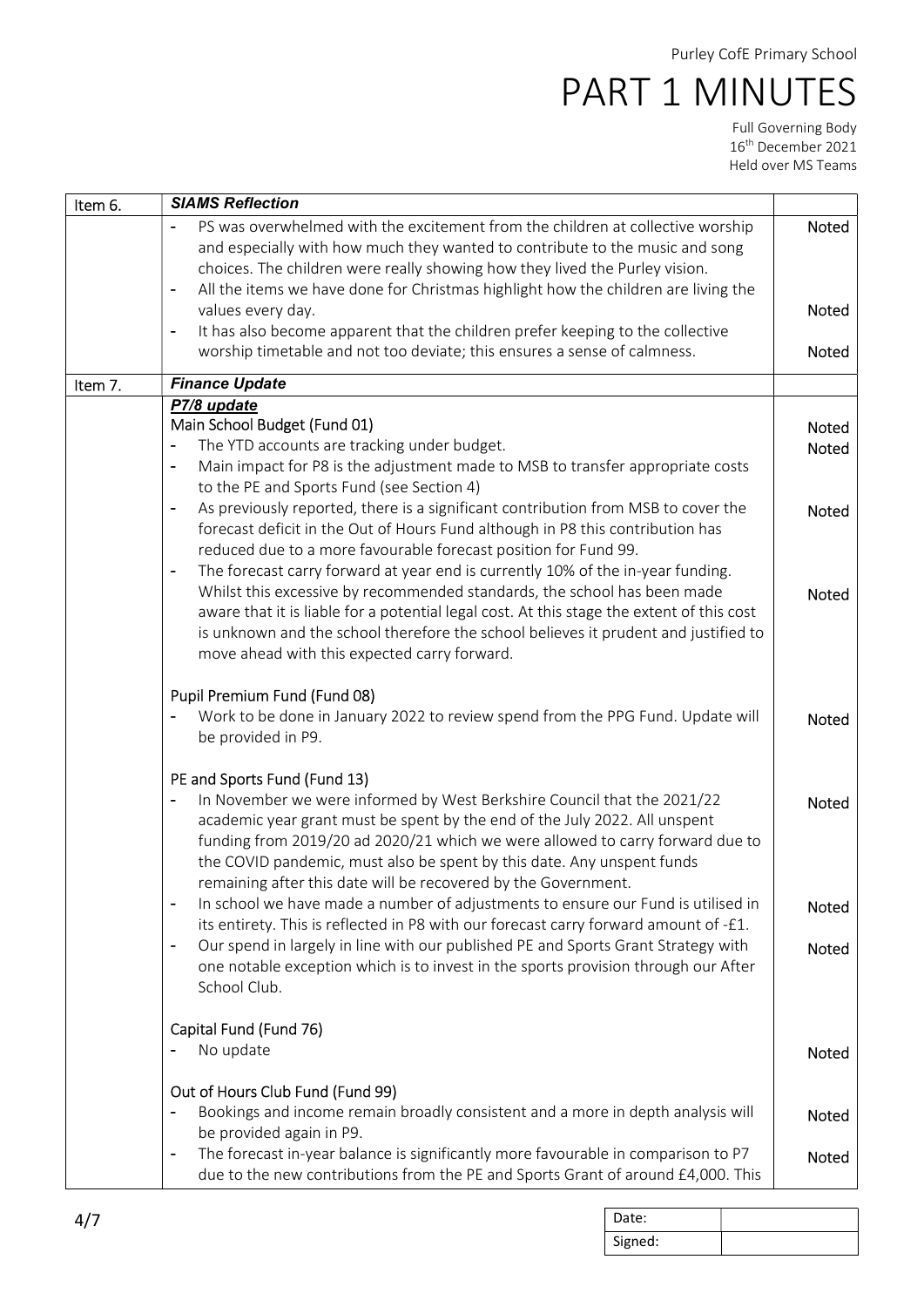| will fund two main activities to take place in After School Club; (1) the provision of<br>targeted sports coaching once a week by an external provider and (2) the                                                                                                                                                                                                               |              |
|----------------------------------------------------------------------------------------------------------------------------------------------------------------------------------------------------------------------------------------------------------------------------------------------------------------------------------------------------------------------------------|--------------|
| sustained focus on new skills in all sessions.                                                                                                                                                                                                                                                                                                                                   | <b>Noted</b> |
| In the next Finance focused FGB, the Governors need a clear understanding of<br>۰<br>staff projection for the next 4 years. KF/EH to work on in Jan 2022.                                                                                                                                                                                                                        | Action       |
| Q: Where is the money for tutoring?<br>A: A breakout of that will be provided in P9.                                                                                                                                                                                                                                                                                             | Question     |
|                                                                                                                                                                                                                                                                                                                                                                                  |              |
| <b>Benchmarking</b><br>The benchmarking report is a download of data from the DfE Schools Financial<br>Benchmarking.                                                                                                                                                                                                                                                             | <b>Noted</b> |
| Although some comments are included, a full analysis of this data has not been<br>٠<br>conducted. The report is a first draft and should serve to initiate further discussion<br>and analysis.                                                                                                                                                                                   | Noted        |
| It should be noted that further benchmarking data is available from the DfE which<br>$\overline{\phantom{0}}$<br>provides a more detailed level of comparison.                                                                                                                                                                                                                   | Noted        |
| Whilst some comments are included on specific data, overall Purley would appear<br>$\overline{\phantom{0}}$<br>to be holding a middle point in most Financial aspects when compared to its                                                                                                                                                                                       | Noted        |
| national counterparts.<br>The benchmarking focuses on Expenditure, Income, Balance, Workforce, and Staff<br>$\blacksquare$<br>both at a local and national level.                                                                                                                                                                                                                | Noted        |
| Q: What are we trying to do?<br>A: We are trying to see how we compare to other primary schools of a similar<br>size and setup to Purley. We sit in the middle nationally and are able to<br>explain and give reason to most of the areas.                                                                                                                                       | Noted        |
| During a productive discussion Governors identified that we are not over or<br>$\overline{a}$<br>underspending; Purley is middle of the road. We are doing things correctly. It was<br>also identified that the dataset for the local comparison needed to be significantly                                                                                                      | <b>Noted</b> |
| larger to enable closer scrutiny.<br>EH has identified from the exercise that premises costs at Purley are low and we<br>have a high number of TAs (which was already known).                                                                                                                                                                                                    | Noted        |
| Q: What is the purpose of the Per Pupil Value?<br>A: If we compare Purley to other schools of a similar size in the same<br>area/location we will be able to see area specific peaks which is something we<br>can't do if we look at the absolute value. From this we can then target<br>appropriately. For example, utility costs; are they on par with other local<br>schools? | Question     |
| Per Pupil Value to be shared at the Jan 2022 FGB.                                                                                                                                                                                                                                                                                                                                | Noted        |
| <b>Audit Report Action Plan update</b><br>The majority of the actions at the end of the report were implemented straight<br>away. All other actions will be completed by the end of the year.                                                                                                                                                                                    | <b>Noted</b> |

| Date:   |  |
|---------|--|
| Signed: |  |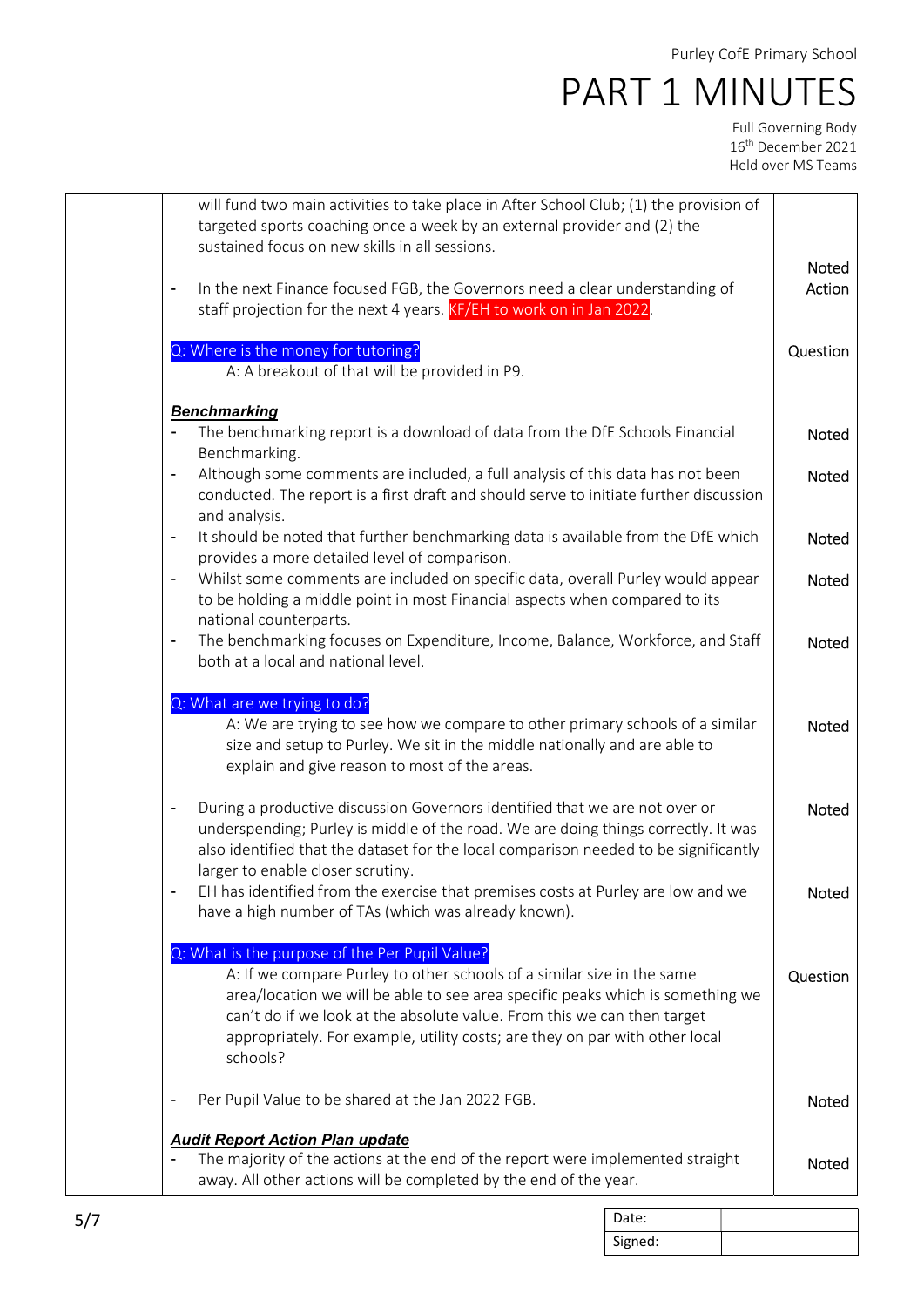|          | The private fund report is on the agenda to be presented to the Governors at the<br>$\blacksquare$<br>Feb 2022 FGB.                                                                                                                                                                                                                                                                                                                                                                                                                                                                                                                                                                                                                                                                                                      | <b>Noted</b>                          |
|----------|--------------------------------------------------------------------------------------------------------------------------------------------------------------------------------------------------------------------------------------------------------------------------------------------------------------------------------------------------------------------------------------------------------------------------------------------------------------------------------------------------------------------------------------------------------------------------------------------------------------------------------------------------------------------------------------------------------------------------------------------------------------------------------------------------------------------------|---------------------------------------|
|          | The Purley specific Finance Skills audit will now be replaced by the Financial Skills<br>$\blacksquare$<br>Matrix for Governors designed by the Education and Skills Funding Agency.                                                                                                                                                                                                                                                                                                                                                                                                                                                                                                                                                                                                                                     | Noted                                 |
| Item 8.  | <b>Safeguarding</b>                                                                                                                                                                                                                                                                                                                                                                                                                                                                                                                                                                                                                                                                                                                                                                                                      |                                       |
|          | After using the procedure for managing sexual harassment, KF has made some<br>minor changes to the template and layout. This has now been saved as version 2.                                                                                                                                                                                                                                                                                                                                                                                                                                                                                                                                                                                                                                                            | Noted                                 |
| Item 9.  | <b>Skills Audit</b>                                                                                                                                                                                                                                                                                                                                                                                                                                                                                                                                                                                                                                                                                                                                                                                                      |                                       |
|          | The Financial Skills Matrix for Governors designed by the Education and Skills<br>$\blacksquare$<br>Funding Agency and the NGA Skills Audit have been provided.                                                                                                                                                                                                                                                                                                                                                                                                                                                                                                                                                                                                                                                          | Noted                                 |
|          | Governors to complete both Audits by Jan 10th 2022. Clerk to chase on Jan 5th<br>$\overline{a}$<br>2022                                                                                                                                                                                                                                                                                                                                                                                                                                                                                                                                                                                                                                                                                                                  | Action                                |
| Item 10. | <b>Feedback from working groups</b>                                                                                                                                                                                                                                                                                                                                                                                                                                                                                                                                                                                                                                                                                                                                                                                      |                                       |
|          | <b>Business</b><br>DB updated the Governors regarding a trial at Calcot which will restrict traffic<br>$\qquad \qquad \blacksquare$<br>during school pickup/drop off times. The success of the trial won't be known until<br>Sep 2022. This may be something we could implement at Purley but would require<br>careful planning and consideration.<br><b>Teaching &amp; Learning</b><br>No update. Teaching and Learning will be meeting in January 2022 and will also<br>organise when the Governors will conduct school visits.<br>Welfare<br>Staff wellbeing interviews were supposed to take place on January 10 <sup>th</sup> 2022.<br>However, it is felt that these interviews maybe too soon as staff have just been<br>interviewed as part of Ofsted. We will now aim for half term or just after half<br>term. | Noted<br><b>Noted</b><br><b>Noted</b> |
| Item 11. | <b>Policies</b>                                                                                                                                                                                                                                                                                                                                                                                                                                                                                                                                                                                                                                                                                                                                                                                                          |                                       |
|          | The following Policies were all Approved:<br>Staff Capability Procedure December 2021<br>Induction procedure 2021<br>Acceptable use of ICT Policy December 2021<br>$\blacksquare$<br>Children Missing in Education December 2021<br>$\blacksquare$                                                                                                                                                                                                                                                                                                                                                                                                                                                                                                                                                                       | Approved                              |
|          | Two minor updates to be made by the Clerk. In the Induction procedure $-$ pg 4, it<br>$\overline{\phantom{a}}$<br>should read an induction pack not and induction pack. In Staff Capability, it should<br>be ECT not NQT.                                                                                                                                                                                                                                                                                                                                                                                                                                                                                                                                                                                                | Action                                |

| Date:   |  |
|---------|--|
| Signed: |  |